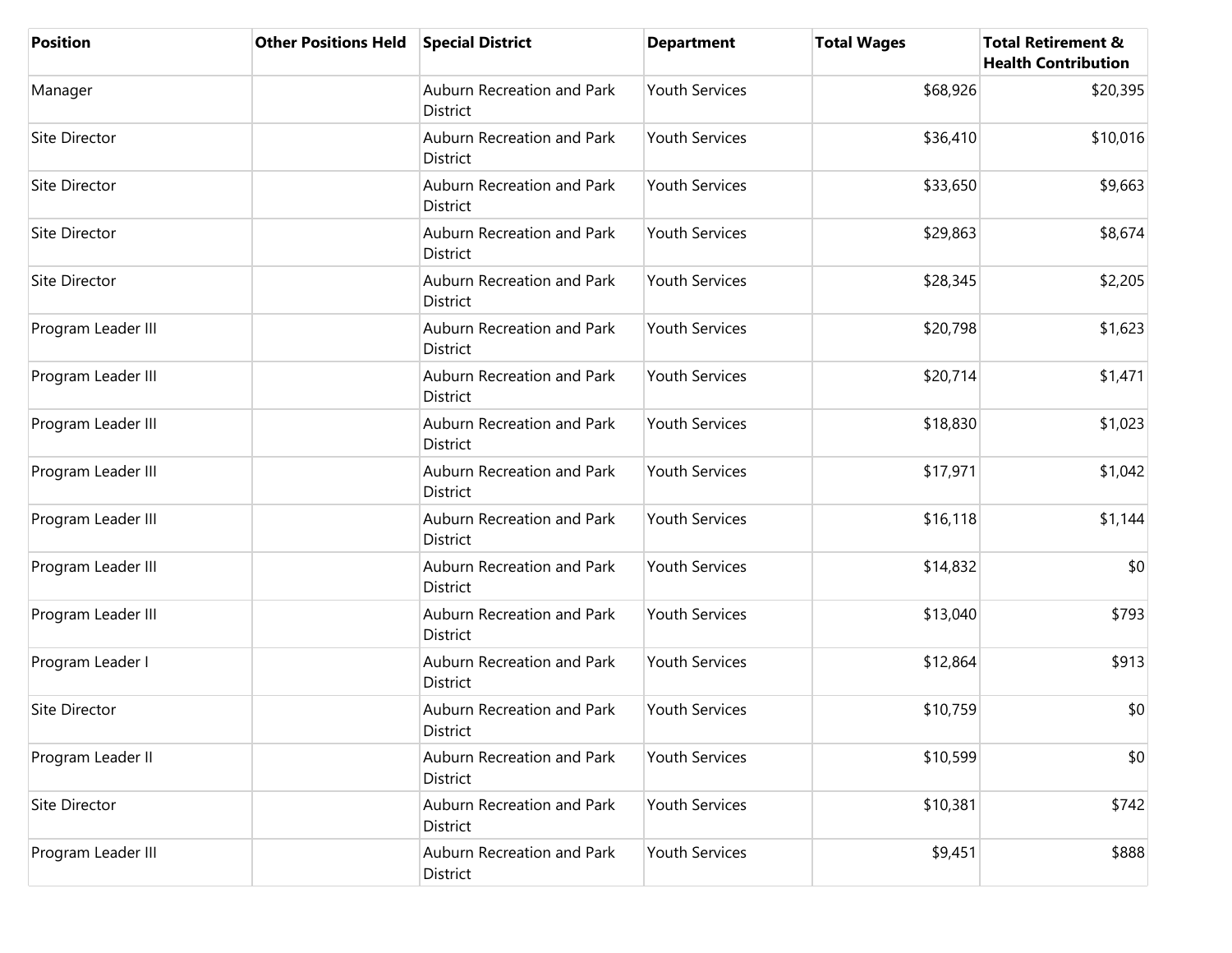| Program Leader II  | Auburn Recreation and Park<br>District        | <b>Youth Services</b> | \$9,408 | \$535 |
|--------------------|-----------------------------------------------|-----------------------|---------|-------|
| Program Leader I   | Auburn Recreation and Park<br>District        | <b>Youth Services</b> | \$9,070 | \$0   |
| Program Leader I   | Auburn Recreation and Park<br>District        | <b>Youth Services</b> | \$8,122 | \$0   |
| Program Leader I   | Auburn Recreation and Park<br>District        | <b>Youth Services</b> | \$7,245 | \$0   |
| Program Leader III | Auburn Recreation and Park<br>District        | <b>Youth Services</b> | \$6,350 | \$0   |
| Program Leader II  | Auburn Recreation and Park<br>District        | <b>Youth Services</b> | \$4,121 | \$0   |
| Program Leader III | Auburn Recreation and Park<br><b>District</b> | <b>Youth Services</b> | \$3,950 | \$0   |
| Program Leader I   | Auburn Recreation and Park<br>District        | <b>Youth Services</b> | \$3,923 | \$0   |
| Program Leader III | Auburn Recreation and Park<br>District        | <b>Youth Services</b> | \$3,845 | \$367 |
| Program Leader I   | Auburn Recreation and Park<br>District        | <b>Youth Services</b> | \$3,158 | \$0   |
| Program Leader I   | Auburn Recreation and Park<br>District        | <b>Youth Services</b> | \$3,153 | \$0   |
| Program Leader I   | Auburn Recreation and Park<br>District        | <b>Youth Services</b> | \$3,085 | \$0   |
| Program Leader I   | Auburn Recreation and Park<br>District        | <b>Youth Services</b> | \$2,917 | \$0   |
| Program Leader I   | Auburn Recreation and Park<br><b>District</b> | <b>Youth Services</b> | \$2,728 | \$0   |
| Program Leader III | Auburn Recreation and Park<br>District        | <b>Youth Services</b> | \$2,195 | \$0   |
| Program Leader II  | Auburn Recreation and Park<br>District        | <b>Youth Services</b> | \$2,155 | \$0   |
| Program Leader I   | Auburn Recreation and Park<br>District        | <b>Youth Services</b> | \$1,240 | \$0   |
| Program Leader III | Auburn Recreation and Park<br><b>District</b> | Youth Services        | \$1,183 | \$86  |